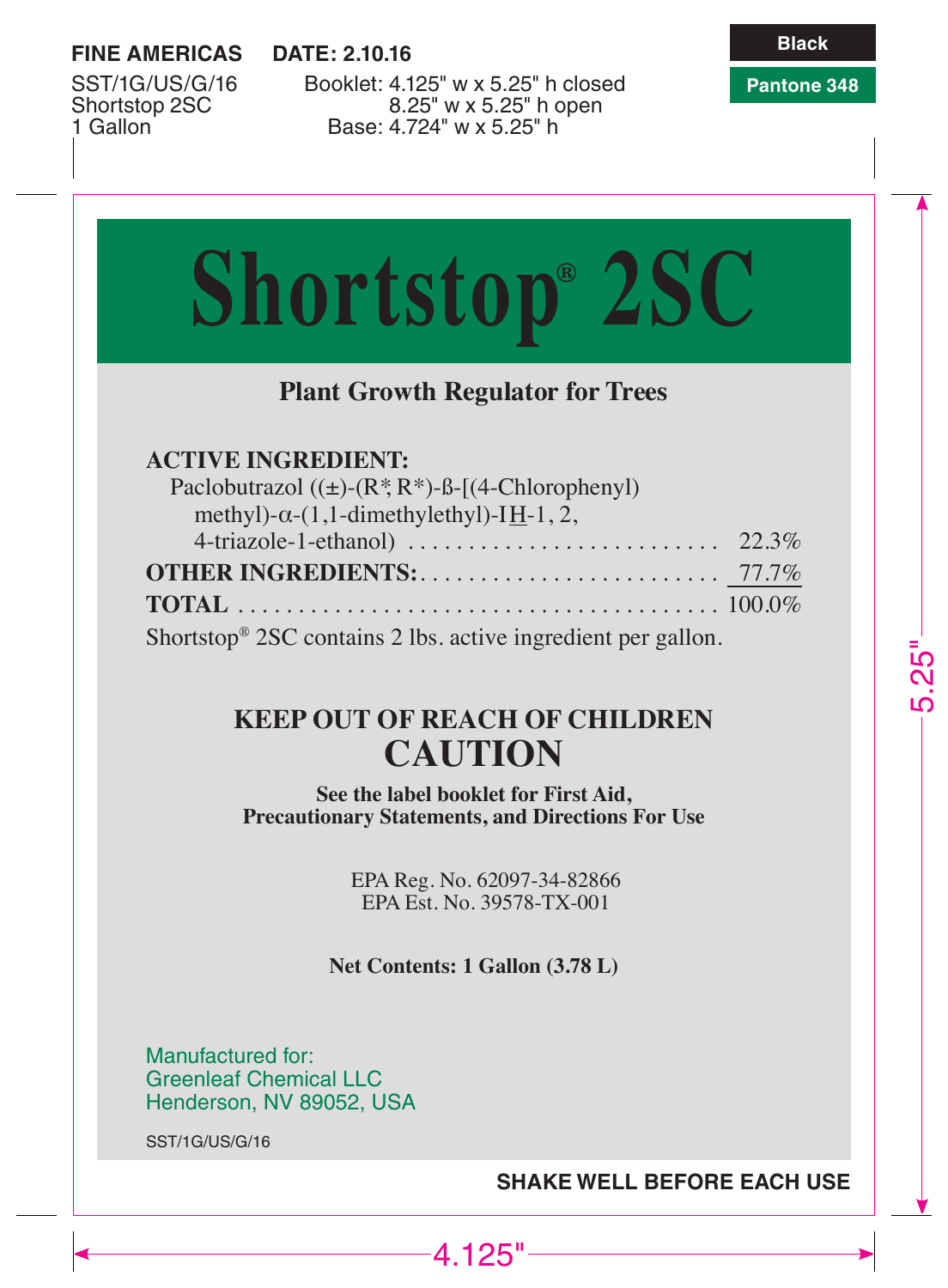**Black Black Page 3**

**FIRST AID If on skin or clothing:** • Take off contaminated clothing. • Rinse skin immediately with plenty of water for 15-20 minutes. • Call a poison control center or doctor for treatment advice. **If inhaled:** • Move person to fresh air • If person is not breathing, call 911 or an ambulance, then give artificial respiration, preferably mouth-to-mouth if possible. • Call a poison control center or doctor for further treatment advice. **If swallowed:** • Call a poison control center or doctor immediately for treatment advice. • Have person sip a glass of water if able to swallow. • Do not induce vomiting unless told to do so by a poison control center or doctor. • Do not give anything to an unconscious person.

## **HOTLINE NUMBER**

Have the product container or label with you when calling a poison control center or doctor, or going for treatment. You may also contact the National Poison Control Hotline at 1-800- 222-1222 for emergency medical treatment information 24 hours a day, seven days a week.

#### **PRECAUTIONARY STATEMENTS HAZARDS TO HUMANS AND DOMESTIC ANIMALS**

**CAUTION.** Harmful if absorbed through skin, inhaled, or swallowed. Avoid contact with skin, eyes, or clothing. Avoid breathing spray mist. Wash thoroughly with soap and water after handling and before eating, drinking, chewing gum, using tobacco, or using the toilet. Wear long sleeved shirt and long pants, socks, shoes, and gloves. Remove and wash contaminated clothing before reuse.

#### **PERSONAL PROTECTIVE EQUIPMENT**

#### **Personal Protective Equipment (PPE)**

Some materials that are chemical-resistant to this product are listed below. If you want more options, follow the instructions for category A on an EPA chemical resistance category selection chart.

#### **Applicators and other handlers must wear:**

- Long-sleeved shirt and long pants
- Waterproof or chemical-resistant gloves such as barrier laminate, butyl rubber, nitrile rubber, neoprene rubber, natural rubber, polyethylene, polyvinyl chloride, or viton
- Shoes plus socks

Follow manufacturer's instructions for cleaning/maintaining PPE. If no such instructions for washables exist, use detergent and hot water. Keep and wash PPE separately from other laundry. Wash PPE after each day's use.

# **USER SAFETY RECOMMENDATIONS**

#### **Users should:**

- Wash hands before eating, drinking, chewing gum, using tobacco, or using the toilet.
- Remove clothing/PPE immediately, if pesticide gets inside. Then wash thoroughly and put on clean clothing.
- $\cdot$  Remove PPE immediately after handling this product. Wash the outside of gloves before removing. As soon as possible, wash thoroughly and change into clean clothing.

#### **ENVIRONMENTAL HAZARDS**

Do not apply directly to water, or to areas where surface water is present or to intertidal areas below the mean high water mark. Do not contaminate water by cleaning of equipment or disposal of equipment washwaters or rinsate.

#### **PHYSICAL OR CHEMICAL HAZARDS**

Do not use or store near heat or open flame.

#### **DIRECTIONS FOR USE**

It is a violation of Federal law to use this product in a manner inconsistent with its labeling. Do not apply this product in a way that will contact workers or other persons, either directly or through drift. Only protected handlers may be in the area during application. For any requirements specific to your State or Tribe, consult the agency responsible for pesticide regulation. Read all label directions carefully before use.

**Failure to follow directions and precautions on this label may result in plant injury or poor growth control.** 

## **GENERAL INFORMATION**

Shortstop® 2SC is a systemic, xylem mobile plant growth regulator for use on trees that slows vegetative growth by inhibiting gibberellin biosynthesis. Shortstop® 2SC reduces the above ground vegetative growth and changes specific morphological characteristics of the tree. Slowed vegetative growth reduces the volume of woody growth that must be removed from trees when trimming occurs and may extend the trimming cycle. Shortstop® 2SC is most effective when applied to the soil near the base of the tree either by soil injection or with basal soil drench.

#### **TREES**

 $\frac{1}{3}$   $\frac{1}{2}$   $\frac{1}{2}$   $\frac{1}{2}$   $\frac{1}{2}$   $\frac{1}{2}$   $\frac{1}{2}$   $\frac{1}{2}$   $\frac{1}{2}$   $\frac{1}{2}$   $\frac{1}{2}$   $\frac{1}{2}$   $\frac{1}{2}$   $\frac{1}{2}$   $\frac{1}{2}$   $\frac{1}{2}$   $\frac{1}{2}$   $\frac{1}{2}$   $\frac{1}{2}$   $\frac{1}{2}$   $\frac{1}{2}$   $\frac{1}{2}$  Shortstop® 2SC is a xylem mobile tree growth regulator that slows vegetative growth by inhibiting gibberellin biosynthesis. Shortstop® 2SC reduces vegetative growth thereby reducing the volume of woody growth that must be removed from trees when trimming occurs and may extend the trimming cycle. Trees treated with Shortstop® 2SC will exhibit shorter internodes, a reduction in the diameter of the main stem, thicker leaf cuticle and an increase in fine root growth of some species. Initial effects of Shortstop® 2SC may be observed as greening of the foliage, without phytotoxicity. Shortstop® 2SC is equally effective when applied as a basal soil drench or by soil injection. Shortstop® 2SC can be used on listed trees found in areas such as utility rights-of-way, urban environments, residential areas and other non-crop areas.

5.25"



 $-4.125"$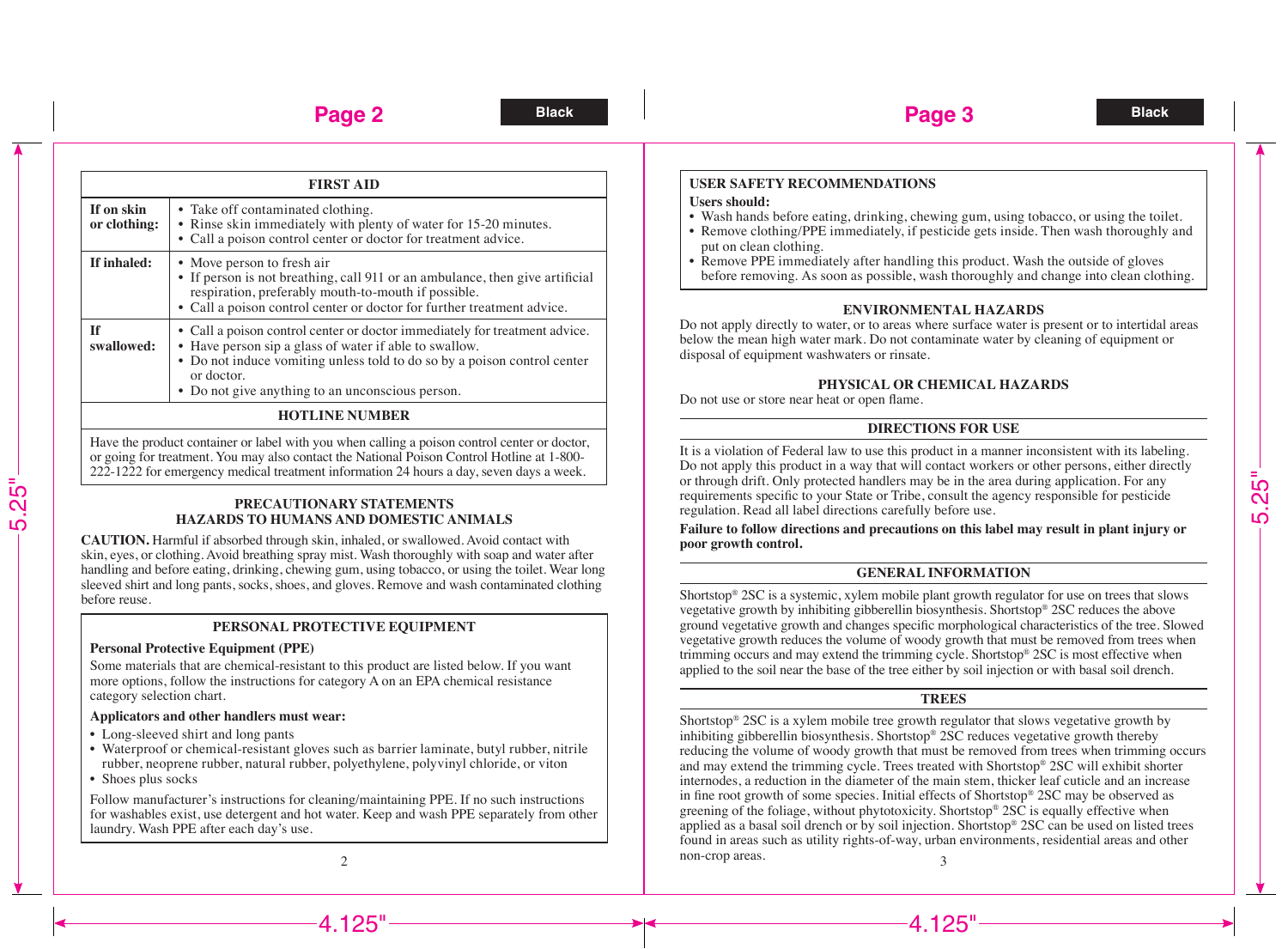## **Symptoms of Growth Regulation**

Activity of Shortstop® 2SC occurs following root uptake and xylem translocation throughout the tree canopy. Shortstop® 2SC demonstrates little or no phloem mobility. Symptoms of growth regulation may not be visible for up to 18 months following application of Shortstop® 2SC. At the time when normal vegetative growth extension should occur, trees treated with Shortstop® 2SC will exhibit shortened internodes which may be somewhat thickened. Smaller leaf size and enhanced flowering may also be observed in some species.

#### **GENERAL PRECAUTIONS**

- • Apply at recommended labeled rates and always follow safety procedures.
- • Do not treat sugar maple trees or any other trees that are or could be tapped for sugar.
- • Do not treat nut or fruit trees that will be harvested within one year.
- • Trees not used for food production that are not specifically listed on this label may be treated if all other label directions are followed.
- • Do not treat trees which are severely stressed due to moisture, temperature, low soil fertility, or exhibit mechanical or chemical injury.
- Do not reapply Shortstop® 2SC until symptoms from previous applications begin to subside or within 3 years of the last application, whichever comes first.
- • Basal drench and soil injection application of Shortstop® 2SC may result in localized, temporary discoloration of turfgrass immediately adjacent to the treatment site.
- • Do not use basal drench applications on slopes or other areas where Shortstop® 2SC or treated soil may be washed away from the base of the tree by rainfall or irrigation.
- • Treatment of trees bordered by shrubs and/or herbaceous ornamentals may result in these plants being affected if their roots extend into the treatment zone.

**Chemigation:** Do not apply this product through any type of irrigation system.

#### **COMPATIBILITY**

Conduct a compatibility test when you plan to mix Shortstop® 2SC with other products. To determine the physical compatibility of Shortstop® 2SC with other products, use a jar test. Using a quart jar, add the proportionate amounts of the products to approximately one quart of water with agitation. Add dry formulations first, then flowables, and then emulsifiable concentrates last. After thorough mixing, allow this mixture to stand for 5 minutes. If the combination remains mixed or can be readily remixed, it is physically compatible. Once compatibility has been proven, use the same procedure for adding products to the spray tank. Follow the more restrictive labeling requirements of any tank mix partner. Do not tank mix with products whose label prohibits tank mixing. Treat a small test plot if new combinations of products are being used for the first time.

#### **USE DIRECTIONS**

#### **Application Timing**

5.25"

Applications can be made throughout the year, weather permitting, except when soil is either saturated with water or frozen.

**Note:** Shortstop® 2SC is absorbed by plant roots and translocated to the growing tissues in response to evaporative water loss (transpiration). If applications of Shortstop® 2SC are made after fall leaf drop, uptake will not occur until development of new leaves in the spring and resumption of transpiration.

#### **Mixing Directions**

Mix 10.7 fl oz (317 mL) of Shortstop® 2SC with water to make one gallon of diluted mixture. One gallon of Shortstop® 2SC will make 12 gallons of diluted mixture. To improve the handling characteristics of the diluted mixture, add a suspension aid, such as a nonionic or organosilicone surfactant.

Follow all label directions and precautions on the product label of the suspension aid.

#### **Application Methods**

Apply Shortstop® 2SC either as a basal drench or by soil injection. Only trees that are well established in their final location should be treated with Shortstop® 2SC. Do not treat trees less than 4 inches in diameter at breast height.

Diameter at breast height, or DBH, is a standard method of expressing the diameter of the trunk of a standing tree. Tree trunks are measured at the height of an adult's breast, which is generally defined as a height of 4.9 feet (1.5 meters) above ground.

Trunk diameter (the distance through the center of the trunk from one side to the other) can be determined precisely by using a caliper, or by using a measuring tape to determine the circumference (linear distance around the surface of the tree). The trunk diameter can then be calculated by dividing the circumference of the trunk by 3.142. Example: 25" circumference /  $3.142 = 8"$  diameter.

#### **Basal Drench**

Shortstop® 2SC may be applied to the soil as a basal drench to reduce above ground vegetative growth. Apply the required dose of diluted mixture of Shortstop® 2SC based on the tree size (Diameter at Breast Height; DBH) and species as shown in the tables below.

A diluted mixture of Shortstop® 2SC may be carefully applied to the surface of the soil around the base of the trunk, provided a controlled flow i.e. no run-off, will occur. If there is potential for surface run-off or if irrigation or rainfall might result in the movement of surface applied product to reach non-target plants, apply the Shortstop® 2SC mixture to the bottom of a shallow furrow, 2" to 5" deep, around the base of the tree trunk (Figure 1). Apply the diluted mixture of Shortstop® 2SC as close as possible to the point of contact between the soil and the base of the trunk. After applying Shortstop® 2SC, refill the furrow with untreated soil.

#### **Soil Injection**

Inject the diluted mixture of Shortstop® 2SC into the root zone, approximately 6 inches deep. Use soil injection equipment capable of delivery at 100 to 200 psi. Orient injection orifices to release the diluted product horizontally at the point of injection. Divide the required dose evenly among injection sites spaced as uniformly as possible around the tree trunk. Position the injection sites to release Shortstop® 2SC diluted mixture as close as possible to the point of contact between soil and unthickened bark beneath the soil so that the active ingredient may be readily absorbed by the tree (Figure 2). Locate injection sites next to buttress roots (Figure 2). For trees less than 6 inches DBH, use at least 4 evenly spaced injection sites per tree.

 $\frac{4}{5}$ 

4.125"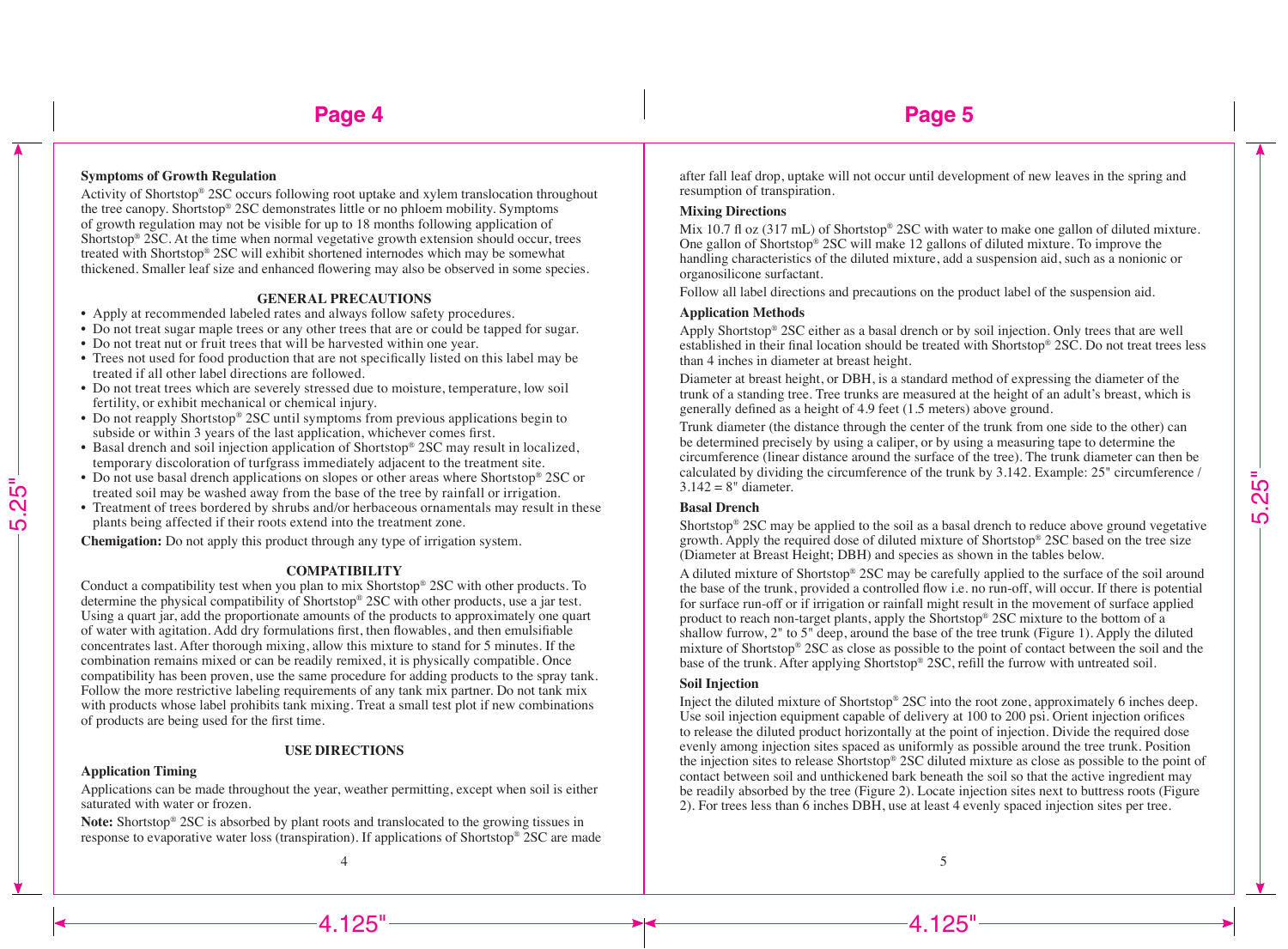# **Page 6**







**Figure 1.** Placement of Shortstop® 2SC as basal drench

**Figure 2**. Placement of Shortstop® 2SC as a soil injected treatment

**Application Rate**

5.25"

| Application Rate Ranges for Diluted Mixture of Shortstop <sup>®</sup> 2SC<br>for Treatment of Various Tree Species <sup>1</sup> |                                                                                                                    |                                                                                                  |                                                                                                                                 |                                                                                                            |  |  |  |
|---------------------------------------------------------------------------------------------------------------------------------|--------------------------------------------------------------------------------------------------------------------|--------------------------------------------------------------------------------------------------|---------------------------------------------------------------------------------------------------------------------------------|------------------------------------------------------------------------------------------------------------|--|--|--|
| 1.7 to 3.4 fl oz<br>$(50 \text{ to } 100 \text{ mL})$<br>(1 to 2 grams)<br>active ingredient)<br>per inch DBH*                  | 3.4 to 5.1 fl oz<br>$(100 \text{ to } 150 \text{ mL})$<br>(2 to 3 grams)<br>active ingredient)<br>per inch DBH*    |                                                                                                  | 5.1 to 6.8 fl oz<br>$(150 \text{ to } 200 \text{ mL})$<br>(3 to 4 grams)<br>active ingredient)<br>per inch DBH*                 |                                                                                                            |  |  |  |
| Australian Pine<br>Dogwood<br>Redbud<br>Sweetgum                                                                                | <b>Basswood</b><br><b>Beech</b><br><b>Boxelder</b><br>Buckeye<br>Catalpa<br>Elm(s)<br>Hickory<br>Horse<br>Chestnut | Linden<br>Locust, Honey<br>Maple<br>Mountain Ash<br>Olive, Russian<br><b>Sassafras</b><br>Walnut | Alder<br>Ash<br>Aspen<br><b>Birch</b><br>Bradford, Pear<br>Cedar, Red<br>Cherry, Black<br>Cottonwood<br>Eucalyptus<br>Hackberry | Locust.<br><b>Black</b><br>Magnolia<br>Mulberry<br>Oak<br>Pines<br>Poplar<br>Redwood<br>Sycamore<br>Willow |  |  |  |

<sup>1</sup> For acidic soils (low pH), soils with high organic matter content or soils with high clay content, use the higher rate, not to exceed 4 grams active ingredient per inch DBH. \*DBH = tree diameter at breast height

| Amount of Shortstop <sup>®</sup> 2SC Diluted Mixture Required for<br><b>Specific Application Rates and Tree Sizes</b> |                                                 |                                                       |                                                       |                                                       |  |  |
|-----------------------------------------------------------------------------------------------------------------------|-------------------------------------------------|-------------------------------------------------------|-------------------------------------------------------|-------------------------------------------------------|--|--|
| <b>Diameter</b><br>of Tree<br>at Breast<br>Height<br>$(DBH^*)$<br>(inches)                                            | $1.7f$ l oz<br>$(50$ mL)<br>per inch DBH*       | 3.4 fl oz<br>$(100 \text{ mL})$<br>per inch DBH*      | $5.1 f$ l oz<br>$(150$ mL)<br>per inch DBH*           | $6.8f$ $0z$<br>$(200 \text{ mL})$<br>per inch DBH*    |  |  |
|                                                                                                                       | Total fl oz (mL)<br>diluted mixture<br>required | Total $f{f}$ oz $(mL)$<br>diluted mixture<br>required | Total $f{f}$ oz $(mL)$<br>diluted mixture<br>required | Total $f{f}$ oz $(mL)$<br>diluted mixture<br>required |  |  |
| 4                                                                                                                     | (200)<br>6.8                                    | 13.6<br>(400)                                         | 20.4<br>(600)                                         | 27.2<br>(800)                                         |  |  |
| 5                                                                                                                     | 8.5<br>(250)                                    | 17.0<br>(500)                                         | 25.5<br>(750)                                         | 34.0 (1000)                                           |  |  |
| 6                                                                                                                     | 10.2<br>(300)                                   | 20.4<br>(600)                                         | 30.6<br>(900)                                         | 40.8 (1200)                                           |  |  |
| $\overline{7}$                                                                                                        | (350)<br>11.9                                   | (700)<br>23.8                                         | 35.7 (1050)                                           | 47.6 (1400)                                           |  |  |
| 8                                                                                                                     | 13.6<br>(400)                                   | 27.2<br>(800)                                         | 40.8 (1200)                                           | 54.4 (1600)                                           |  |  |
| 9                                                                                                                     | 15.3<br>(450)                                   | (900)<br>30.6                                         | 45.9 (1350)                                           | 61.2 (1800)                                           |  |  |
| 10                                                                                                                    | 17.0<br>(500)                                   | 34.0 (1000)                                           | 51.0 (1500)                                           | 68.0 (2000)                                           |  |  |
| 12                                                                                                                    | (600)<br>20.4                                   | 40.8 (1200)                                           | 61.2 (1800)                                           | 81.6 (2400)                                           |  |  |
| 14                                                                                                                    | 23.8<br>(700)                                   | 47.6 (1400)                                           | 71.4 (2100)                                           | 95.2 (2800)                                           |  |  |
| 16                                                                                                                    | 27.2<br>(800)                                   | 54.4 (1600)                                           | 81.6 (2400)                                           | 108.8 (3200)                                          |  |  |
| 18                                                                                                                    | (900)<br>30.6                                   | 61.2 (1800)                                           | 91.8 (2700)                                           | 122.4 (3600)                                          |  |  |
| 20                                                                                                                    | 34.0 (1000)                                     | 68.0 (2000)                                           | 102.0 (3000)                                          | 136.0 (4000)                                          |  |  |
| 22                                                                                                                    | 37.4 (1100)                                     | 74.8 (2200)                                           | 112.2 (3300)                                          | 149.6 (4400)                                          |  |  |
| 24                                                                                                                    | 40.8 (1200)                                     | 81.6 (2400)                                           | 122.4 (3600)                                          | 163.2 (4800)                                          |  |  |
| 26                                                                                                                    | 44.2 (1300)                                     | 88.4 (2600)                                           | 132.6 (3900)                                          | 176.8 (5200)                                          |  |  |
| 28                                                                                                                    | 47.6 (1400)                                     | 95.2 (2800)                                           | 142.8 (4200)                                          | 190.4 (5600)                                          |  |  |
| 30                                                                                                                    | 51.0 (1500)                                     | 102.0 (3000)                                          | 153.0 (4500)                                          | 204.0 (6000)                                          |  |  |
| 32                                                                                                                    | 54.4 (1600)                                     | 108.8 (3200)                                          | 163.2 (4800)                                          | 217.6 (6400)                                          |  |  |
| 34                                                                                                                    | 57.8 (1700)                                     | 115.6 (3400)                                          | 173.4 (5100)                                          | 231.2 (6800)                                          |  |  |
| 36                                                                                                                    | 61.2 (1800)                                     | 122.4 (3600)                                          | 183.6 (5400)                                          | 244.8 (7200)                                          |  |  |

\*DBH = tree diameter at breast height

6  $\overline{7}$ 

 $-4.125$ "

 $-4.125"$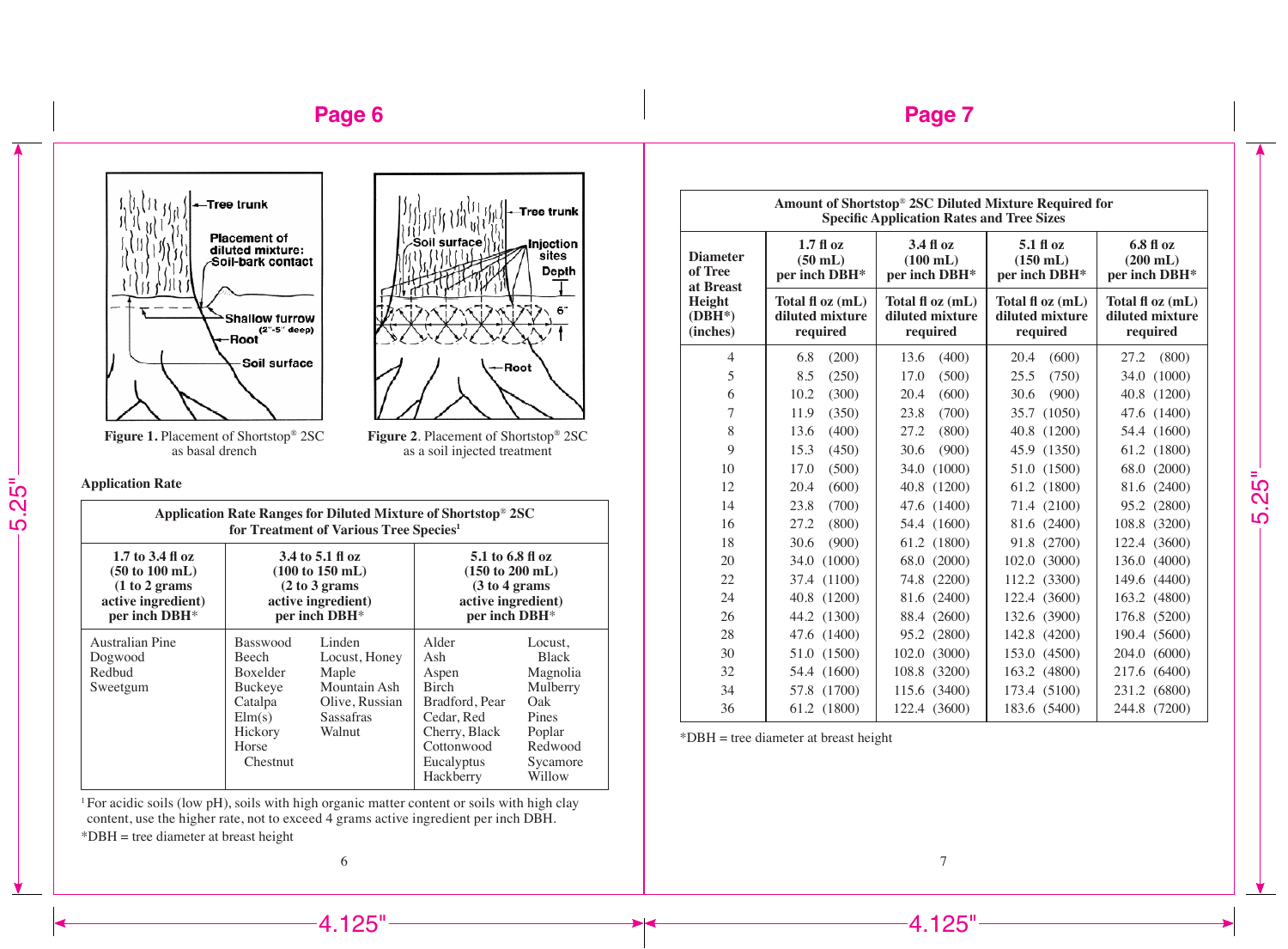#### **STORAGE AND DISPOSAL**

Do not contaminate water, food or feed by storage or disposal. Open dumping is prohibited. Do not reuse empty container.

**PESTICIDE STORAGE:** Keep container closed when not in use. Do not store near food or feed. Protect from freezing. In case of spill or leak on floor or paved surfaces, soak up with sand, earth or synthetic absorbent. Remove to chemical waste area.

**PESTICIDE DISPOSAL:** Pesticide wastes are toxic. Improper disposal of excess pesticide, spray mixture, or rinsate is a violation of federal law. If these wastes cannot be disposed of by use according to label instructions, contact your State Pesticide or Environmental Control Agency, or the hazardous waste representative at the nearest EPA Regional Office for guidance.

**CONTAINER HANDLING:** Nonrefillable container. Do not reuse or refill this container. Triple rinse container (or equivalent) promptly after emptying. Triple rinse as follows: Empty the remaining contents into application equipment or a mix tank and drain for 10 seconds after the flow begins to drip. Fill the container <sup>1</sup>/4 full with water and recap. Shake for 10 seconds. Pour rinsate into application equipment or a mix tank or store rinsate for later use or disposal. Drain for 10 seconds after the flow begins to drip. Repeat this procedure two more times. Then offer for recycling if available or puncture and dispose of in a sanitary landfill, or by incineration, or, if allowed by state and local authorities, by burning. If burned, stay out of smoke.

#### **WARRANTY DISCLAIMER AND LIMITATION OF LIABILITY**

Greenleaf Chemical LLC ("GREENLEAF") warrants that this Product conforms to the specifications on this label. To the extent consistent with applicable law, GREENLEAF makes no other warranties and disclaims all other warranties, express or implied, including but not limited to warranties of merchantability and fitness for a particular purpose. No agent of GREENLEAF or any other person is authorized to make any representation or warranty beyond those contained herein.

It is impossible to eliminate all risks associated with this Product. Plant injury, lack of performance, or other unintended consequences may result because of factors such as abnormal weather conditions, use of the Product other than in strict accordance with this label's instructions, presence of other materials, the manner of application or other factors, all of which are beyond the control of GREENLEAF or the seller. To the extent consistent with applicable law, all such risks shall be assumed by the Buyer.

To the extent consistent with applicable law: 1) GREENLEAF disclaims any liability whatsoever for special, incidental or consequential damages resulting from the handling or use of this Product and 2) GREENLEAF's liability under this label shall be limited to the amount of the purchase price or, at the election of GREENLEAF, the free replacement of the Product.

© Greenleaf Chemical, LLC, Henderson, NV 89052, USA

-<br>5.25

Shortstop® 2SC is a trademark of Greenleaf Chemical LLC